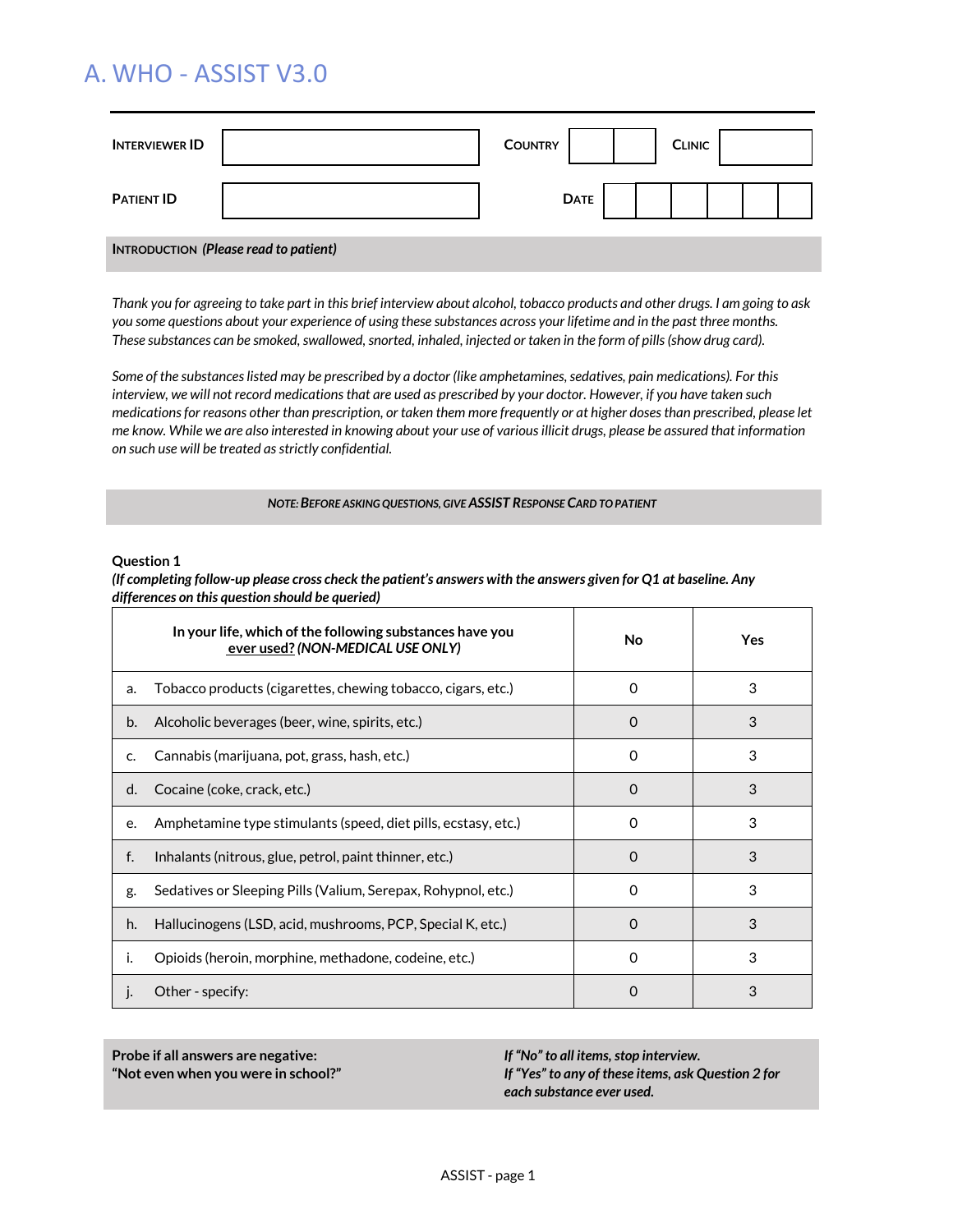**Question 2**

|    | In the past three months, how often have you used<br>the substances you mentioned (FIRST DRUG,<br><b>SECOND DRUG, ETC)?</b> | Never    | <b>Once or</b><br>Twice | Monthly | Weekly | Daily or<br>Almost<br>aily |
|----|-----------------------------------------------------------------------------------------------------------------------------|----------|-------------------------|---------|--------|----------------------------|
| a. | Tobacco products (cigarettes, chewing tobacco, cigars, etc.)                                                                | 0        | 2                       | 3       | 4      | 6                          |
| b. | Alcoholic beverages (beer, wine, spirits, etc.)                                                                             | $\Omega$ | 2                       | 3       | 4      | 6                          |
| c. | Cannabis (marijuana, pot, grass, hash, etc.)                                                                                |          |                         | 3       | 4      | 6                          |
| d. | Cocaine (coke, crack, etc.)                                                                                                 | $\Omega$ | $\mathfrak{D}$          | 3       | 4      | 6                          |
| e. | Amphetamine type stimulants (speed, diet pills, ecstasy, etc.)                                                              | $\Omega$ | $\mathcal{P}$           | 3       | 4      | 6                          |
| f. | Inhalants (nitrous, glue, petrol, paint thinner, etc.)                                                                      | $\Omega$ | $\mathfrak{D}$          | 3       | 4      | 6                          |
| g. | Sedatives or Sleeping Pills (Valium, Serepax, Rohypnol, etc.)                                                               |          | 2                       | 3       | 4      | 6                          |
| h. | Hallucinogens (LSD, acid, mushrooms, PCP, Special K, etc.)                                                                  |          | 2                       | 3       | 4      | 6                          |
| i. | Opioids (heroin, morphine, methadone, codeine, etc.)                                                                        | $\Omega$ | $\mathcal{P}$           | 3       | 4      | 6                          |
| J. | Other - specify:                                                                                                            | $\Omega$ | 2                       | 3       | 4      | 6                          |

*If "Never" to all items in Question 2, skip to Question 6.*

## *If any substance in Question 2 were used in the previous three months, continue with Questions 3, 4 & 5 for each substance used.*

## **Question 3**

|    | During the past three months, how often have you<br>had a strong desire or urge to use (FIRST DRUG, SECOND<br>DRUG, ETC)? | <b>Never</b> | Once or<br>Twice | Monthly | Weekly | Daily or<br>Almost<br>aily |
|----|---------------------------------------------------------------------------------------------------------------------------|--------------|------------------|---------|--------|----------------------------|
| a. | Tobacco products (cigarettes, chewing tobacco, cigars, etc.)                                                              | $\Omega$     | 3                | 4       | 5      | 6                          |
| b. | Alcoholic beverages (beer, wine, spirits, etc.)                                                                           | $\Omega$     | 3                | 4       | 5      | 6                          |
| c. | Cannabis (marijuana, pot, grass, hash, etc.)                                                                              | $\Omega$     | 3                | 4       | 5      | 6                          |
| d. | Cocaine (coke, crack, etc.)                                                                                               | $\Omega$     | 3                | 4       | 5      | 6                          |
| e. | Amphetamine type stimulants (speed, diet pills, ecstasy, etc.)                                                            | 0            | 3                | 4       | 5      | 6                          |
| f. | Inhalants (nitrous, glue, petrol, paint thinner, etc.)                                                                    | $\Omega$     | 3                | 4       | 5      | 6                          |
| g. | Sedatives or Sleeping Pills (Valium, Serepax, Rohypnol, etc.)                                                             | $\Omega$     | 3                | 4       | 5      | 6                          |
| h. | Hallucinogens (LSD, acid, mushrooms, PCP, Special K, etc.)                                                                |              | 3                | 4       | 5      | 6                          |
| ı. | Opioids (heroin, morphine, methadone, codeine, etc.)                                                                      | $\Omega$     | 3                | 4       | 5      | 6                          |
| J. | Other - specify:                                                                                                          | $\Omega$     | 3                | 4       | 5      | 6                          |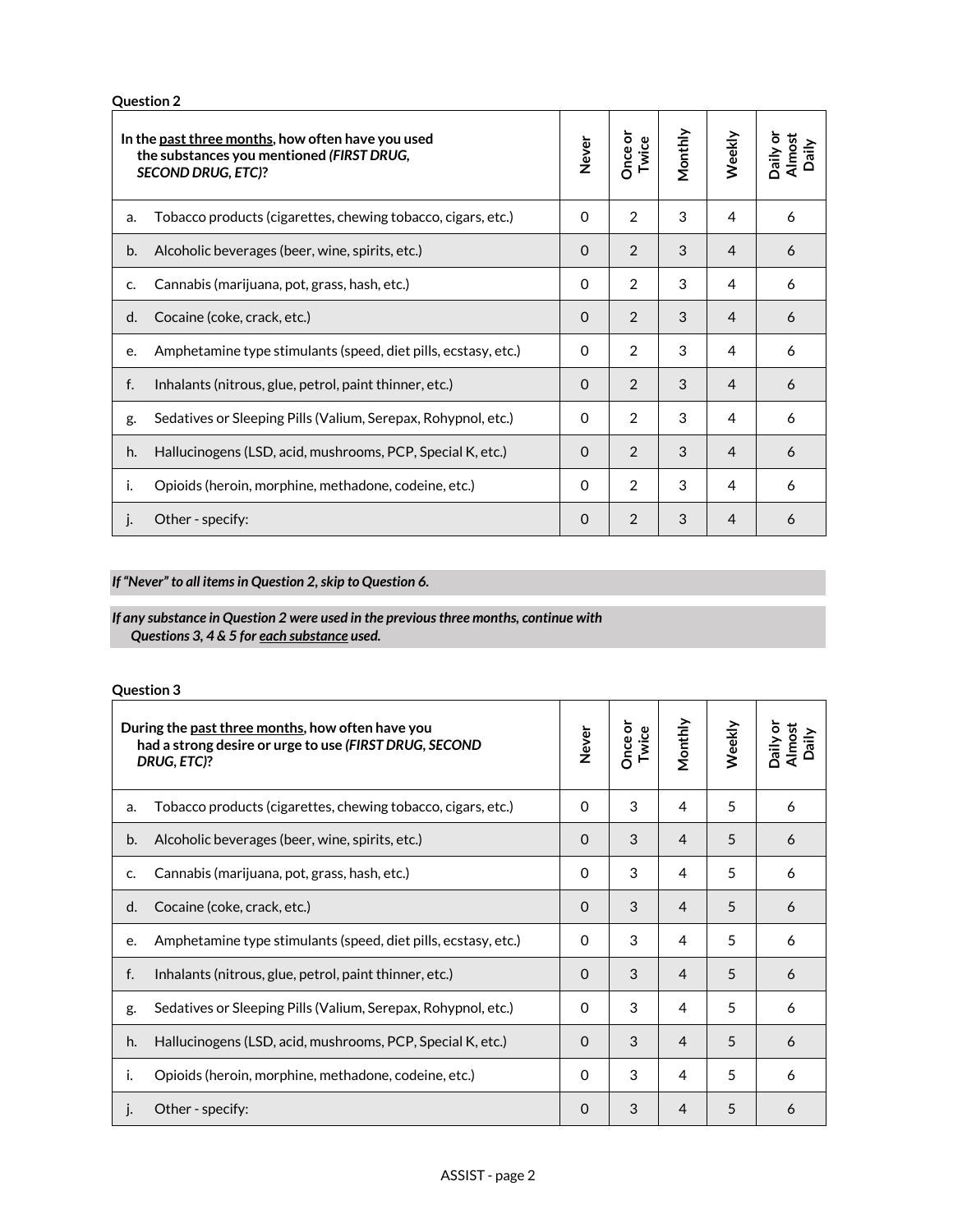**Question 4**

| During the past three months, how often has your<br>use of (FIRST DRUG, SECOND DRUG, ETC)<br>lead to health, social, legal, or financial problems? |                                                                |          | <b>Dnce or</b><br>Twice | Monthly | Weekly | Daily or<br>Almost<br>aily |
|----------------------------------------------------------------------------------------------------------------------------------------------------|----------------------------------------------------------------|----------|-------------------------|---------|--------|----------------------------|
| a.                                                                                                                                                 | Tobacco products (cigarettes, chewing tobacco, cigars, etc.)   | $\Omega$ | 4                       | 5       | 6      | 7                          |
| b.                                                                                                                                                 | Alcoholic beverages (beer, wine, spirits, etc.)                | $\Omega$ | 4                       | 5       | 6      | $\overline{7}$             |
| c.                                                                                                                                                 | Cannabis (marijuana, pot, grass, hash, etc.)                   | $\Omega$ | 4                       | 5       | 6      | $\overline{7}$             |
| d.                                                                                                                                                 | Cocaine (coke, crack, etc.)                                    | $\Omega$ | 4                       | 5       | 6      | $\overline{7}$             |
| e.                                                                                                                                                 | Amphetamine type stimulants (speed, diet pills, ecstasy, etc.) | $\Omega$ | 4                       | 5       | 6      | $\overline{7}$             |
| f.                                                                                                                                                 | Inhalants (nitrous, glue, petrol, paint thinner, etc.)         | $\Omega$ | 4                       | 5       | 6      | $\overline{7}$             |
| g.                                                                                                                                                 | Sedatives or Sleeping Pills (Valium, Serepax, Rohypnol, etc.)  | $\Omega$ | 4                       | 5       | 6      | $\overline{7}$             |
| h.                                                                                                                                                 | Hallucinogens (LSD, acid, mushrooms, PCP, Special K, etc.)     |          | 4                       | 5       | 6      | $\overline{7}$             |
| i.                                                                                                                                                 | Opioids (heroin, morphine, methadone, codeine, etc.)           | $\Omega$ | 4                       | 5       | 6      | 7                          |
| j.                                                                                                                                                 | Other - specify:                                               | $\Omega$ | 4                       | 5       | 6      |                            |

## **Question 5**

| During the past three months, how often have you failed<br>to do what was normally expected of you because of<br>your use of (FIRST DRUG, SECOND DRUG, ETC)? |                                                                |          | Once or<br>Twice | Monthly | Weekly         | Jaily or<br>Almost<br>aily |
|--------------------------------------------------------------------------------------------------------------------------------------------------------------|----------------------------------------------------------------|----------|------------------|---------|----------------|----------------------------|
| a.                                                                                                                                                           | Tobacco products (cigarettes, chewing tobacco, cigars, etc.)   | $\Omega$ | 5                | 6       | 7              | 8                          |
| b.                                                                                                                                                           | Alcoholic beverages (beer, wine, spirits, etc.)                | $\Omega$ | 5                | 6       | $\overline{7}$ | 8                          |
| c.                                                                                                                                                           | Cannabis (marijuana, pot, grass, hash, etc.)                   | 0        | 5                | 6       | 7              | 8                          |
| d.                                                                                                                                                           | Cocaine (coke, crack, etc.)                                    | $\Omega$ | 5                | 6       | 7              | 8                          |
| e.                                                                                                                                                           | Amphetamine type stimulants (speed, diet pills, ecstasy, etc.) | 0        | 5                | 6       | 7              | 8                          |
| f.                                                                                                                                                           | Inhalants (nitrous, glue, petrol, paint thinner, etc.)         | $\Omega$ | 5                | 6       | $\overline{7}$ | 8                          |
| g.                                                                                                                                                           | Sedatives or Sleeping Pills (Valium, Serepax, Rohypnol, etc.)  |          | 5                | 6       | 7              | 8                          |
| h.                                                                                                                                                           | Hallucinogens (LSD, acid, mushrooms, PCP, Special K, etc.)     |          | 5                | 6       | $\overline{7}$ | 8                          |
| ı.                                                                                                                                                           | Opioids (heroin, morphine, methadone, codeine, etc.)           |          | 5                | 6       | 7              | 8                          |
| $\mathsf{L}$                                                                                                                                                 | Other - specify:                                               | $\Omega$ | 5                | 6       | 7              | 8                          |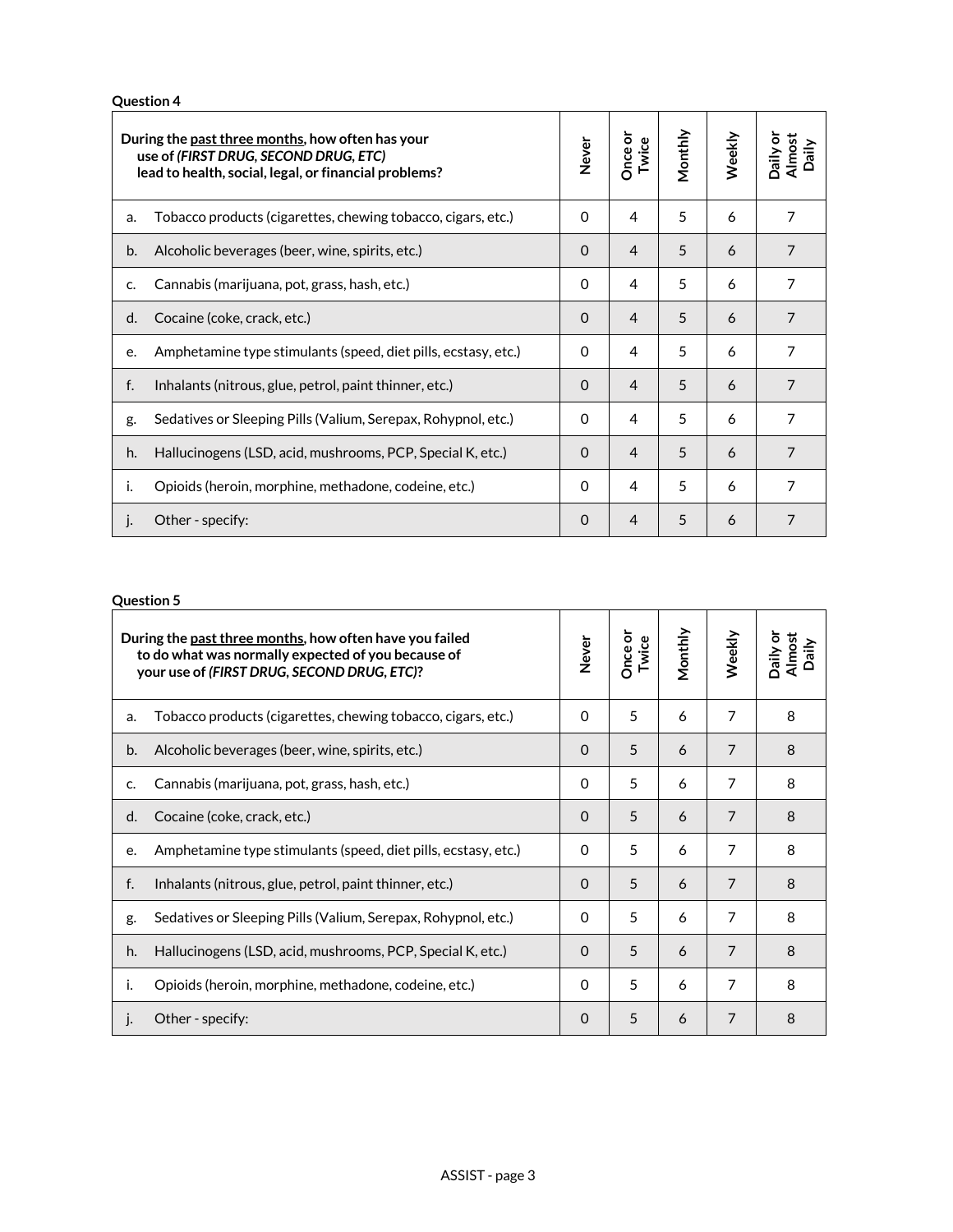## *Ask Questions 6 & 7 for all substances ever used (i.e. those endorsed in Question 1)*

|    | <b>Question 6</b>                                                                                                      |               |        |                        |
|----|------------------------------------------------------------------------------------------------------------------------|---------------|--------|------------------------|
|    | Has a friend or relative or anyone else ever<br>expressed concern about your use of<br>(FIRST DRUG, SECOND DRUG, ETC)? | Never, Never  | nonths | not in the<br>Yes, but |
| a. | Tobacco products (cigarettes, chewing tobacco, cigars, etc.)                                                           | 0             | 6      | 3                      |
| b. | Alcoholic beverages (beer, wine, spirits, etc.)                                                                        | $\Omega$      | 6      | 3                      |
| c. | Cannabis (marijuana, pot, grass, hash, etc.)                                                                           | $\Omega$      | 6      | 3                      |
| d. | Cocaine (coke, crack, etc.)                                                                                            | $\Omega$      | 6      | 3                      |
| e. | Amphetamine type stimulants (speed, diet pills, ecstasy, etc.)                                                         | $\Omega$      | 6      | 3                      |
| f. | Inhalants (nitrous, glue, petrol, paint thinner, etc.)                                                                 | $\Omega$      | 6      | 3                      |
| g. | Sedatives or Sleeping Pills (Valium, Serepax, Rohypnol, etc.)                                                          | $\Omega$      | 6      | 3                      |
| h. | Hallucinogens (LSD, acid, mushrooms, PCP, Special K, etc.)                                                             | $\mathcal{L}$ | 6      | 3                      |

i. Opioids (heroin, morphine, methadone, codeine, etc.) 0 6 3

j. Other - specify: 0 6 3

**Yes, but not in the past 3 months**

## **Question 7**

|    | Have you ever tried and failed to control, cut down, or stop using<br>(FIRST DRUG, SECOND DRUG, ETC)? | Never, Never | the<br>nonths<br>ო<br>es, In | ă<br>nonths<br>ö<br>₫ |
|----|-------------------------------------------------------------------------------------------------------|--------------|------------------------------|-----------------------|
| a. | Tobacco products (cigarettes, chewing tobacco, cigars, etc.)                                          | $\Omega$     | 6                            | 3                     |
| b. | Alcoholic beverages (beer, wine, spirits, etc.)                                                       | $\Omega$     | 6                            | 3                     |
| c. | Cannabis (marijuana, pot, grass, hash, etc.)                                                          | $\Omega$     | 6                            | 3                     |
| d. | Cocaine (coke, crack, etc.)                                                                           | $\Omega$     | 6                            | 3                     |
| e. | Amphetamine type stimulants (speed, diet pills, ecstasy, etc.)                                        | $\Omega$     | 6                            | 3                     |
| f. | Inhalants (nitrous, glue, petrol, paint thinner, etc.)                                                | $\Omega$     | 6                            | 3                     |
| g. | Sedatives or Sleeping Pills (Valium, Serepax, Rohypnol, etc.)                                         | $\Omega$     | 6                            | 3                     |
| h. | Hallucinogens (LSD, acid, mushrooms, PCP, Special K, etc.)                                            | $\Omega$     | 6                            | 3                     |
| ı. | Opioids (heroin, morphine, methadone, codeine, etc.)                                                  | $\Omega$     | 6                            | 3                     |
| I. | Other - specify:                                                                                      | O            | 6                            | 3                     |